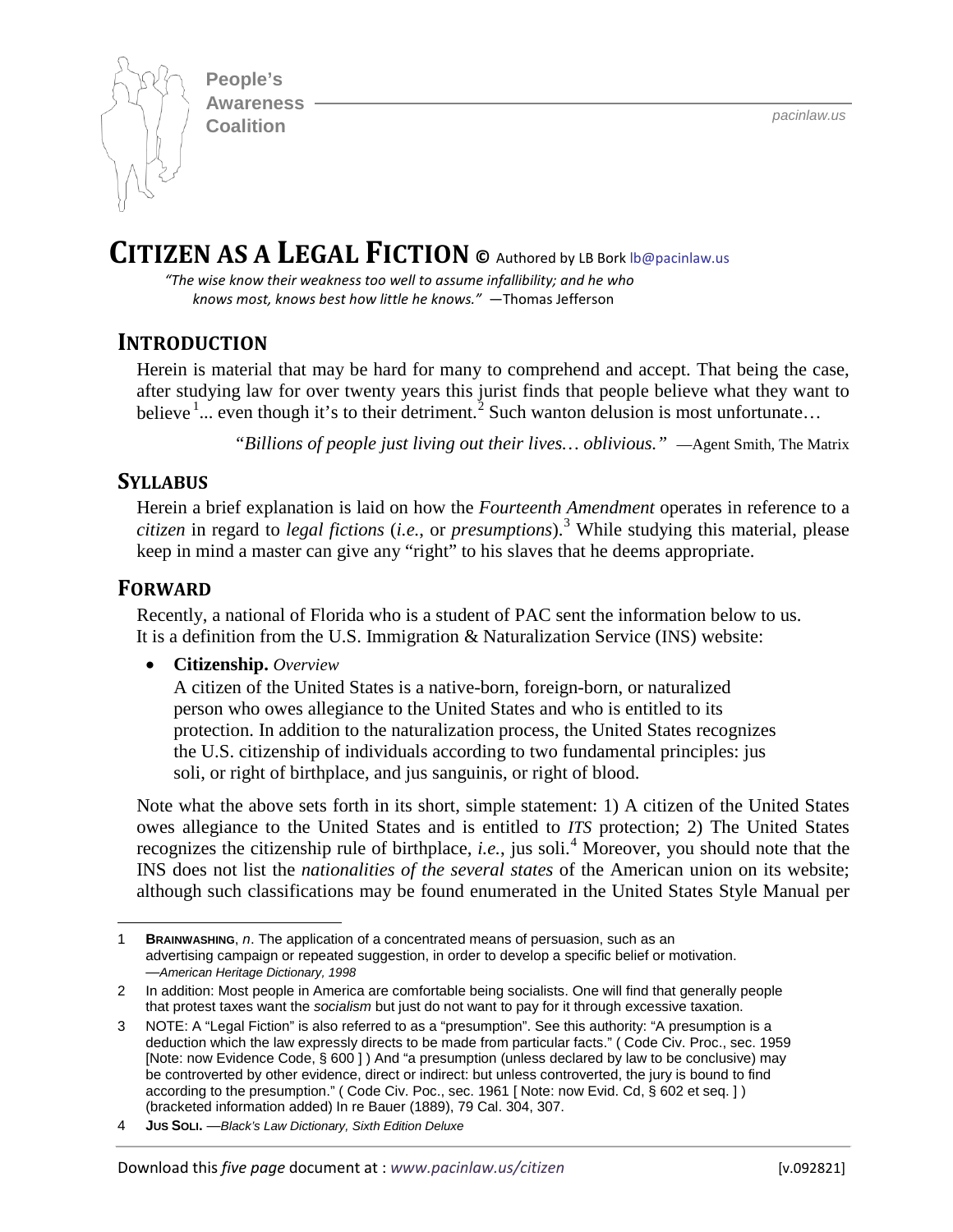chapter 5.23 (1984). In the *original* or *lawful* form of the constitutional system, a man owes his fidelity to his *state* government: the United States is deemed a FOREIGN STATE. The people of the states generally had no direct dealings with the United States, except in a limited sense.

Note that "nationality" is relative to *nation*. Each state in the American union is a nation. There is absolutely NOTHING in the "Federal Constitution" that negates that fact. The Fourteenth Amendment is the only "device" that negates that fact, under the color of law, *i.e.,* scheme, if you will. As a further reference, if you look at all statehood acts which "admit new states to the Union", you will find that all such states are on *equal ground* with the original thirteen states at the signing of the Declaration of Independence. In essence, this is setting forth that the *several states* are independent *nations* and maintain all rights under international law. The United States Constitution is where a *portion* of their sovereignty is contracted away to the federal government. Although the *several states* are *national governments*, and the United States is a *federal government*, the *several states* operate as *national governments*... which each maintain a *clipped sovereignty*; however are still deemed *national governments*. And depending on what issue of international law is in question — as specified in the Constitution *for* the United States of America — will determine if the "United States" acts in the capacity of a *national* or *federal* government. An example of the *United States* acting as a *national* government is the right of treaty. It has been contracted away by the *several States* to the *United States* that makeup the Union. In this sense, the United States is a [quasi]national government in regard to treaties.

By and large, you will not find any case law on *nationality* that is internal to the Union, as there is none. Why you ask? It is ventured that everyone has been flimflammed by the political propaganda of the *Elite* and the *Black Robes* the past 200 plus years. Actually, the first time the *nationalities* of the *states* of the Union were statutorily recognized by the United States is by the "Rump Congress" in the *Nationality Act of 1940*. However by that time in the game there were enough other *legal operations* — aside operations of the Fourteenth Amendment — that pinned the status of *"citizen and national of the United States"* on all Americans. [5](#page-1-0)

Now this jurist interjects this plain and simple fact that is easy to understand: rights are from the Creator (God); privileges are from government. When *so-called* "rights" are enumerated by government, one should understand that his God-given rights are hanging in the balance. That being the case, as a basic rule —if you have so-called *constitutional rights* from government this creates the *legal fiction* that *IT* is your god (or *ruler*), and not your Creator.

With those matters set forth, we will now go back into the INS authority...

# **UNDERSTANDING THE INS AUTHORITY**

First, in American law — *and international law* — there is a principle of law termed a citizen.<sup>[6](#page-1-1)</sup> The antithesis of a citizen (*subject*) is a *free man* (*national*). A "free man" is not to be confused with a "freeman", which was (*is*) a *civil law* distinction to separate *citizens* from *slaves*. Also, note that the term *jus soli* is of feudal origin, which fits the nature of the current system.

In American law, the status sequence is as follows: man = fidelity to his *nation* or *people*, and a: republic = nation, then: citizen = allegiance to his de jure (*lawful*) government. A man born in a *country* [7](#page-1-2) establishes a *legal fiction* that he owes allegiance to the government as a *citizen*.

 $\overline{a}$ 5 *e.g.,* Voting, Social Security, are just a few *facts* that make one a United States citizen.

<span id="page-1-1"></span><span id="page-1-0"></span><sup>6</sup> The *citizen principle* was setup by Vattel in his Law of Nations (*circa* 1750). This material is believed to be some of the preemptory measures of the New World Order.

<span id="page-1-2"></span><sup>7</sup> **COUNTRY.** By country is meant the state of which one is a member. —*Bouvier's Law Dictionary, 1856*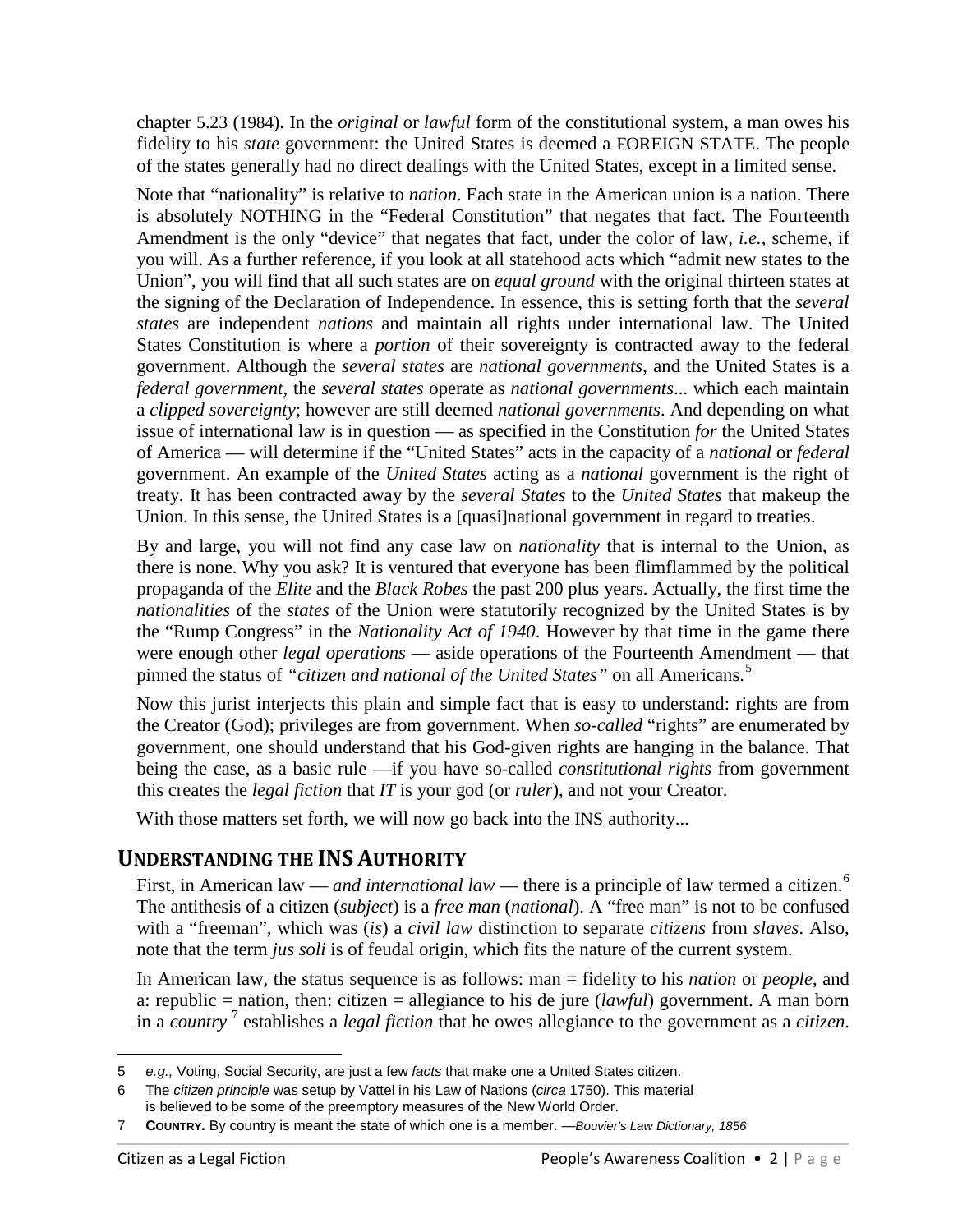To expand — *in the American system* — the term "citizen" is a reference to *political rights*. In this sense, calling oneself a *citizen* establishes a tacit agreement that a man *agrees to all laws*  of his government, *i.e.,* he is subject to laws executed by his "state" of which he is a "citizen".

The Fourteenth Amendment actually disfranchised all LAWFUL *citizens* of the states.[8](#page-2-0) This in turn created a 'political limbo' situation for such people.<sup>[9](#page-2-1)</sup> Of course, if one wants to participate in sedition<sup>[10](#page-2-2)</sup> against the rightful political law (*de jure*) of his state by allowing the Fourteenth Amendment to label them as a *United States citizen*, that should be his prerogative. This *jurist* chooses not to be such a entity/person: I am not *property* or under *guardianship* of Congress. Moreover, you are cautioned that referring to yourself as a *citizen* or *state citizen* <sup>[11](#page-2-3)</sup> under the current *de facto legal system*; a *legal fiction* is created that you are a *United States citizen*. In other words, technically there are currently *no state citizens* (*see* previous comments). Further, referring to yourself as a *citizen* is simply saying: you have had nothing stolen from you. In sense you are saying, Yes. I have *all* my lawful political rights (*even though you do not*).

To continue, the INS authority *sets-up* the standard for what the United States deems you are; that is to say, the *legal fiction* or fact is that everyone is a United States *citizen* and *national*. [12](#page-2-4) This makes such people "subject to" ITS jurisdiction under ITS *private law*. [13](#page-2-5)

Further, this jurist has noted that the authority of the United States Style Manual (1984), under Chapter 5.23, sets forth that men and women born in one of the *several states* in the Union are referred to as *natives*. This is the same as being 'native' of a country. This should tell one that they grant the *Declaration of Independence* status, so to speak; however, they are presuming that you *ARE NOT* a *national of the state*, but are rather a *citizen de facto* of both the state and federal governments (see *dual citizenship*<sup>[14](#page-2-6)</sup> under the Fourteenth Amendment system).

If the language were correct it would read **THEIR** nationals, *see* the Thirteenth Amendment for the proper language: *Neither slavery nor involuntary servitude, except as a punishment for crime whereof the party shall have been duly convicted, shall exist within the United States, or any place subject to THEIR jurisdiction.*

<span id="page-2-0"></span> $\overline{a}$ 8 **REPUBLIC.** It [this] signifies the state independent of its form of government. —*Black's Law Dictionary, Sixth Edition Deluxe* [this is stating that *state* is not actually the same as republic]

<span id="page-2-1"></span><sup>9</sup> Dyett v Turner, 266 Utah 439 PACIFIC REPORTER, 2d SERIES.

<span id="page-2-2"></span><sup>10</sup> **SEDITION, crimes.** The raising commotions or disturbances in the state; it is a revolt against legitimate authority. The distinction between sedition and treason consists in this, that though its ultimate object is a violation of the public peace, or at least such a course of measures as evidently engenders it, yet it does not aim at direct and open violence against the laws, or the subversion of the constitution. —*Bouvier's Law Dictionary, 1856* IMPORTANT NOTE: The legitimate authority are *nationals of a state*, not United States nationals, *e.g.,* see the case Breedlove v. Suttle, 302 U.S. 277 (1937). In this case the court stated that the states have supreme authority in who elects its officials, not the United States (*see* 14th Amendment).

<span id="page-2-3"></span><sup>11</sup> **CITIZEN OF A STATE.** A citizen of United States, residing in any state of the Union; Fourteenth Amendment of the United States Constitution. *See* citizens *resident* in the state. —*Ballentine's Law Dictionary, Third Edition*

<span id="page-2-4"></span><sup>12</sup> Title 8 USC § 1401. Nationals and citizens of United States at birth. The following shall be nationals and citizens of the United States at birth: (a) A person born in the United States, and subject to the jurisdiction thereof. [*note* the 14th Amendment language]

<span id="page-2-5"></span><sup>13</sup> CONTROL FACTOR: See the language of *ITS* nationals in the NEUTRALITY ACT OF 1939. PREAMBLE. *"Whereas the United States, desiring to preserve its neutrality in wars between foreign states and desiring also to avoid involvement therein, voluntarily imposes upon ITS nationals by domestic legislation the restrictions set out in this joint; and Whereas by so doing the United States waives none of its own rights or privileges, or those of any of ITS nationals, under international law, and expressly reserves all the rights and privileges to which it and ITS nationals are entitled under the law of nations; and Whereas the United States hereby*  expressly reserves the right to repeal, change or modify this joint resolution or any other domestic legislation *in the interests of the peace, security or welfare of the United States and ITS people."*

<span id="page-2-6"></span><sup>14</sup> **DUAL CITIZENSHIP.** Citizenship in two different countries. Status of citizens of United States who reside "within a state"; *i.e.,* persons who are born or naturalized in the United States are citizens of the United States and the state wherein they reside. —*Black's Law Dictionary, Sixth Edition Deluxe*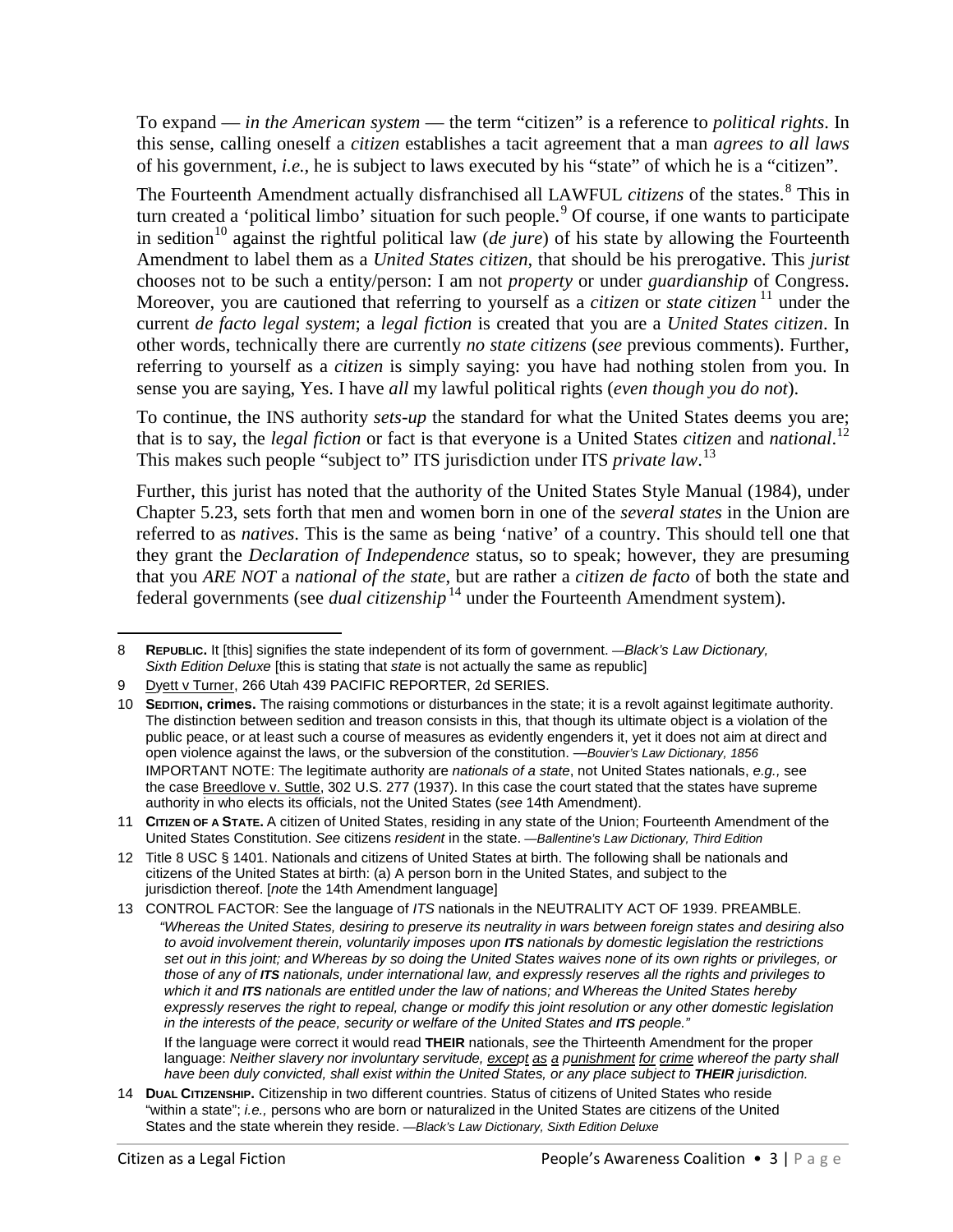Accordingly, this jurist has determined that the "United States" is using the rule of *jus soli* in the Style Manual for a reason. The reason why this is done is believed to be two pronged:

1) The "State" (that is: *a 14th Amendment State*) in which one is born claims him as a vassal/subject<sup>[15](#page-3-0)</sup> under the Fourteenth Amendment;

2) To hide the fact that each *state* (republic) in the Union has a *nationality* status.

Moreover, if someone moves to a different state in the Union, and he then votes (*e.g.*), further establishes another *fact* that he is a *United States citizen*, and not a *national of a state*. If the United States was recognizing *men* and *women* in the states as being *nationals of the states,* it would have listed them as such instead of being *"natives"* (see the United States Style Manual, chapter 5.23 (1984)). [16](#page-3-1) You are requested to understand that the *national of a state* premise (per *international law*) was not all that easy to maintain prior to the installment of the infamous Fourteenth Amendment... because even then governments referred to *citizens* as *subjects*. [17](#page-3-2)

Maybe you have heard of the aforementioned concept before as related to American history?

With that stated, there is the remedy to this situation... What is it? Do you venture a guess?

Well, a positive factor about the Fourteenth Amendment governmental system is that *nationals of the republics* in the Union can claim *Legislation without Representation*. [18](#page-3-3)

# **THE PROVERBIAL NOOSE**

In regard to Part 1 of the INS dissection above, in the past this jurist has expressed to readers that using Title 42 Suits is a bad thing. The advent of such law was grounded in providing a thing called "Civil Rights" to the ex-slaves. Moreover, this jurist notes that most patriot types think that such ex-slaves are the only *U.S. citizens* or *citizens of the United States*; however this is totally wrong: the fact is all other Americans are brought down to the same level as the ex slaves. Using Title 42 remedies is just one way to *look like* a United States citizen.<sup>[19](#page-3-4)</sup> Please understand that there are many *legal fictions* that will make an American appear to be United States citizen. Another example is being a member of a "national organization" rather than one that is *state based* creates a *presumption* that you are a United States citizen, *e.g.*, NRA.

The above noted principles deem the *average* American to be under the dependency<sup>[20](#page-3-5)</sup>— or being that of a subject of the United States (or *Congress*) — and the "Fourteenth Amendment State" in which he lives. This gives *license* to the government to intrude into your life.

<span id="page-3-0"></span> $\overline{a}$ 15 **VASSAL**, *n*. 1. A person who held land from a feudal lord and received protection in return for homage and allegiance. 2. A bondman; a slave. 3. A subordinate or dependent. —*American Heritage Dictionary, 1998*

<span id="page-3-1"></span><sup>16</sup> Note the name of this section is referred to as: Nationalities, etc. More U.S. deceptive practice; however, note this serves as evidence that one has to terminate federal citizenship.

<span id="page-3-2"></span><sup>17</sup> In example: *See* Section 39 of the Vermont constitution. Every person, of good character, who comes to settle in this State, having first taken an oath or affirmation of allegiance to the same, may purchase, or by other just means acquire, hold and transfer land, or other real estate; and after one year's residence, shall be deemed a free denizen thereof, and entitled to all rights of *a natural born subject* of this State, except that he shall not be capable of being elected Governor, Lieutenant Governor, Treasurer, Councillor or Representative in Assembly, until after two years residence.

<span id="page-3-3"></span><sup>18</sup> See the *Nationalist Party* : [www.pacinlaw.us/nationalist](https://www.pacinlaw.us/nationalist)

<span id="page-3-4"></span><sup>19</sup> The Fourteenth Amendment applies to the STATES in regard to due process. Claiming any other general rights under (and not protected by) the Federal Constitution will create the legal fiction that you are a United States citizen given rights under the Fourteenth Amendment.

<span id="page-3-5"></span><sup>20</sup> **FEUDALISM.** 1. A political and economic system of Europe from the 9th to 15th century, based on the holding of all land in fief or fee and the resulting relation of lord to vassal and characterized by